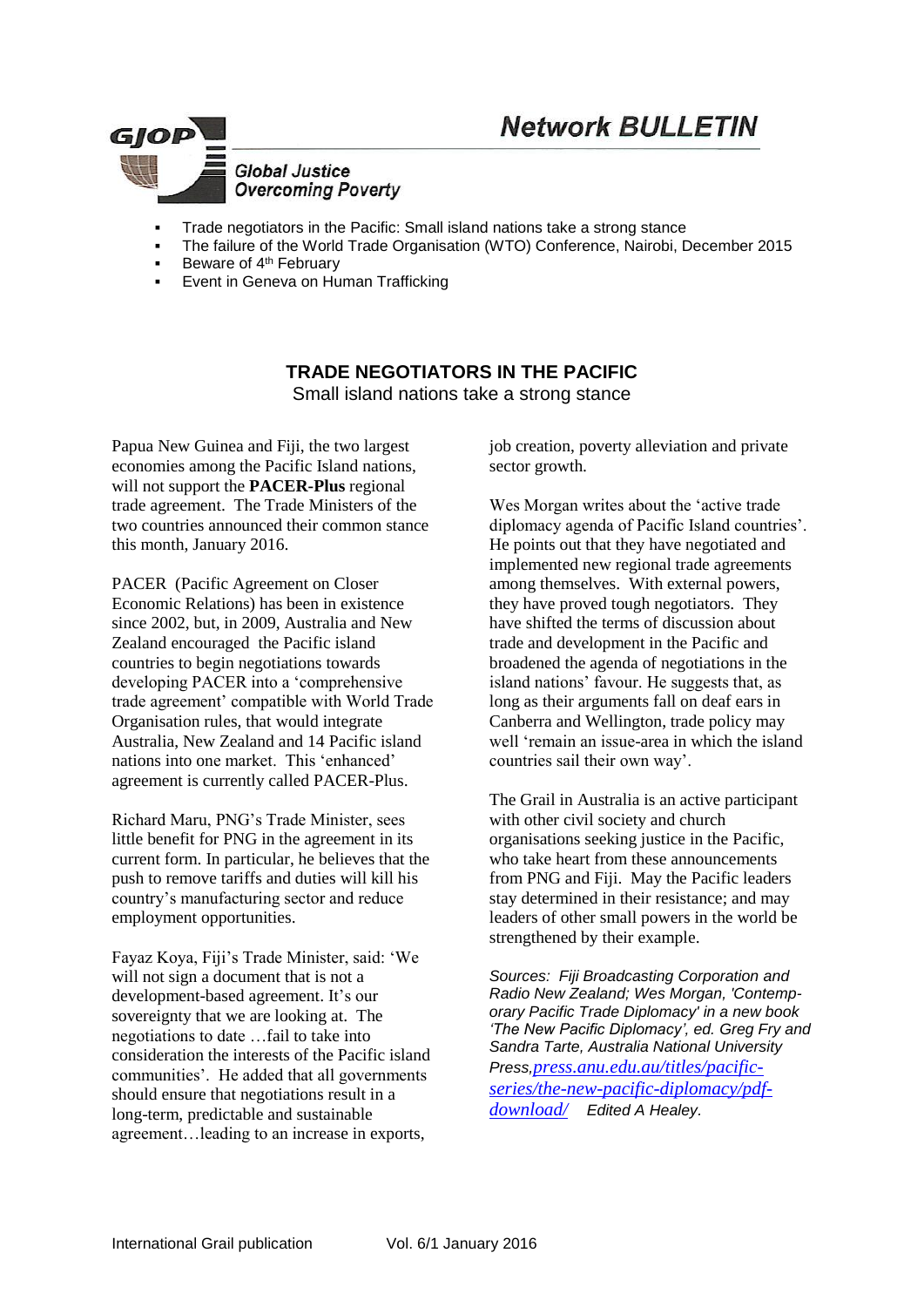# **THE FAILURE OF THE WORLD TRADE ORGANISATION (WTO) CONFERENCE**

Developing countries return home empty-handed

In the last Bulletin (Nov 2015) we tried to prepare you for the Tenth WTO Ministerial Conference, by outlining the critical issues of justice facing the member countries' trade ministers. We promised to report the outcome in this Bulletin. The title of this article is a true summing up of the meeting's achievement. This report combines information from two reliable civil society organisations.

From the perspective of least developed countries (LDCs), Africa and other developing countries, the list of failures at the December WTO Conference is long:

- no agreement to allow their governments to adopt measures to improve food security through stockpiling food, providing price support for farmers and managing food distribution;
- no decision on special safeguard mechanisms (SSMs) that would protect their domestic producers from the devastating effects of richer countries' dumping cheap subsidised goods on the world market;
- no relief for developing countries on cotton;
- ongoing maintenance by wealthy countries of trade-distorting 'domestic supports' to agricultural producers - supports that are not available to developing countries and LDCs; (Developed countries agreed to remove export subsidies immediately but the most damaging subsidies remain unabated.)
- no agreement on a development focus in trade negotiations, as promised at the Conference in Doha, 2000.

The wish list of 'new issues' that the USA and global corporations are trying to push onto the WTO agenda – regarding investments, competition policy and government procurement – were blocked by India, Africa and other developing countries. But there can be no doubt that this corporate agenda of the wealthy will continue a persistent threat to the aspirations of the majority of WTO members

All of this amounts to an inability of the WTO to deliver to the poorer countries. Every day, farmers marched on the streets of Nairobi chanting -

#### *AGRICULTURE IS NOT YOUR TRADE. IT IS OUR LIFE. OUR LIFE IS NOT TRADE. REMOVE WTO OUT OF AGRICULTURE*. *END WTO.*

20,000 people die every day from hunger and poverty-related diseases. Those who desire economic justice must advocate for immediate changes to the WTO to relieve the suffering of the poorest and most marginalised peoples. At the same time we must advocate for a transformation of the global trading system to one that promotes food security, jobs and sustainable development. Given the way things are going currently at the WTO, it will be a long painful struggle indeed.

*Sources: Afsar Jafri, 'Developing Countries Return Empty Handed from WTO`s Nairobi Ministerial', Focus on the Global South.. [focusweb.org/content/endwto-developing](http://focusweb.org/content/endwto-developing-countries)[countries;](http://focusweb.org/content/endwto-developing-countries) Deborah James. Report on WTO Conference, Nairobi, Huffington Post, huffingtonpost.com/deborah-james/ Edited by M. Boyd and A. Healey.*

to sign the agreement in Auckland, New Zealand. As we pointed out in our last Bulletin (November 2015), the TPP is for mega-rich

# **BEWARE OF 4TH FEBRUARY**

In a few days, on 4<sup>th</sup> February, leaders of the participating countries<sup>1</sup> in the **Trans-Pacific Partnership Agreement (TPP)** are expected

1

<sup>1</sup> Australia, Brunei, Canada, Chile, Japan, Malaysia, Mexico, New Zealand, Peru, Singapore, the USA and Vietnam.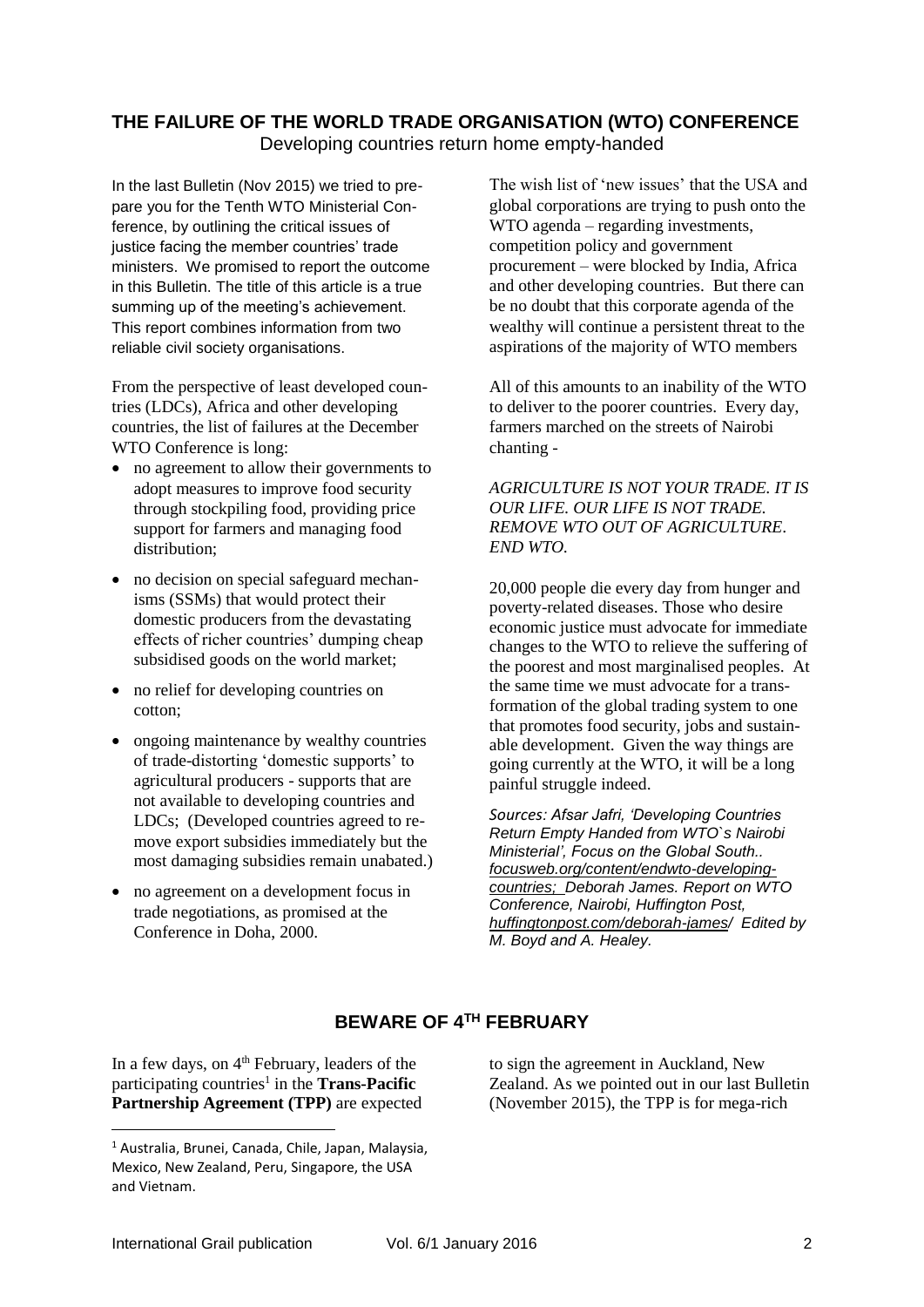foreign investors, not citizens. Why is it so secret? Walden Bello quotes the words of former USA Trade Representative, Ron Kirk: 'If they, [namely, the TPP and the TTIP – the Transatlantic Trade and Investment Partnership between USA and Europe] had been negotiated openly, they wouldn't stand a chance of being approved by people'.

Gus Van Harten, a law professor at Osgoode Hall, Canada's most prestigious Law School, wrote a recent article in *The Tyee*, entitled *Seven Ways the TPP Favours Mega-rich Foreign Investors*:

- 1. The TPP will give special protections to foreign investors at significant public cost, without compelling evidence of a public benefit.
- 2. When the TPP refers to 'foreign investors', we should understand this to mean large multinationals and the super-wealthy**.**
- 3. The TPP is worse than older existing agreements, such as the North American Free Trade Agreement (NAFTA).
- 4. Any new provisions in the TPP that seem better than those in, say, NAFTA may be of no ultimate benefit because the TPP adds to, and does not replace, existing trade agreements**.** Foreign corporations may, therefore, sue a government under the provisions of both agreements.
- 5. The TPP will make it easier for global banks to resist regulation.
- 6. The TPP is incompatible with the rule of law**.**
- 7. The TPP is disrespectful of domestic institutions, including the courts.

According to WikiLeaks, President Obama and the USA are pushing this deal because, after World War II, the USA controlled half the world's trade and was able to re-write the rules of trade but, when India and China joined the World Trade Organisation (WTO), the USA became less in control. So it began to envision some new structuring of trade relations that would secure its ultimate power

among other powers in the world. The successful conclusion of **three agreements** – the TPP and the TTIP already mentioned together with the Trade in Services Agreement (TISA) currently being negotiated among 50 countries spread through all the continents<sup>2</sup> would bind 1.6 billion people and two-thirds of the global economy in treaties dominated by the USA. Major and emerging economies that are not participants in the negotiations of any of these agreements include China, India, Brazil, Russia and South Africa (often abbreviated to BRICS). The TPP is perceived by analysts to be part of a new geo-political conflict between the USA and China.

.Now being referred to as 'the three Ts', these three agreements are basically intended to be Corporate Ownership Treaties with few restrictions on what they may determine in relation to public health, education, employment, access to medications, the environment and sovereignty. In effect, they would become a new global legal and economic system.

Proposed rules about investments in all three agreements constitute a huge problem. Foreign investors are given the right to sue a country for compensation, if they claim that a citizens' protest, or a law or regulation, or other action in that country has the effect of reducing their profits. This is called Investor-State Dispute Settlement (ISDS). This right is not available to domestic companies and these provisions override the sovereign power of the country's citizens and their governments.

A current example illustrates how the ISDS currently works. The province of Nova Scotia, Canada, is being sued for the second time in 5 years by Resolute Forest, a company based in Delaware, formerly known as AbitibiBowater. In August 2012, Nova Scotia put \$124.5 million toward helping Vancouver-based Pacific West to re-start the Port Hawkesbury paper mill at the entrance to Cape Breton Island that was closed in 2011. The then Premier of Nova Scotia said that, if the mill were to remain closed, it would have a devastating effect on the province's economy,

1

<sup>&</sup>lt;sup>2</sup> The actual number of negotiating parties is 23, with the European Union negotiating on behalf of 28 countries.